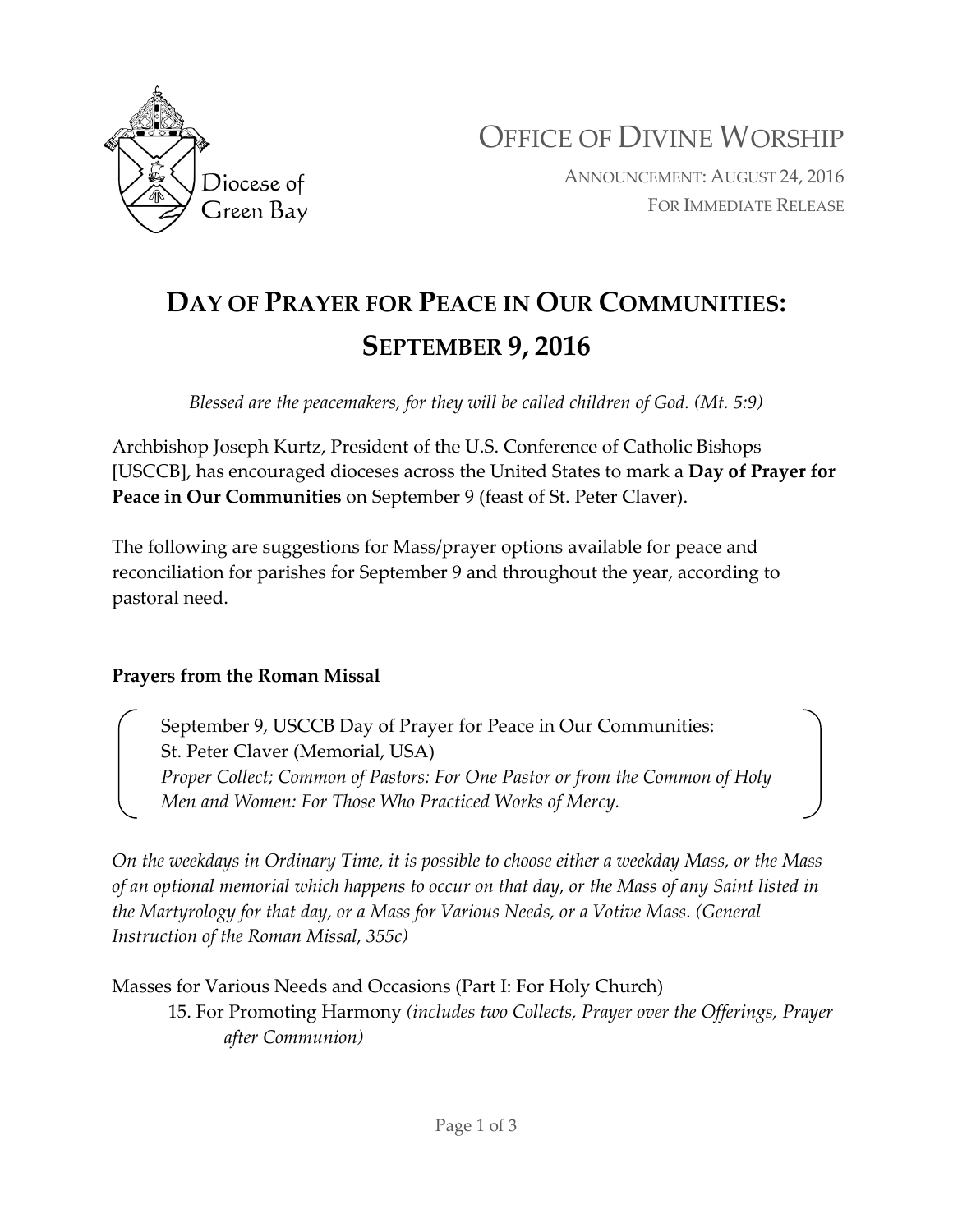Masses for Various Needs and Occasions (Part II: For Civil Needs)

- 21. For the Nation or State *(Collect only)*
- 22. For Those in Public Office *(Collect only)*
- 30. For the Preservation of Peace and Justice *(includes four Collects, Prayer over the Offerings and Prayer after Communion)*
- 31. In Time of War or Civil Disturbance *(includes two Collects, Prayer over the Offerings, Prayer after Communion)*

Eucharistic Prayer for Reconciliation I and II

*The Eucharistic Prayers for Reconciliation are most appropriate for the Masses noted above.* 

Eucharistic Prayer for Use in Masses for Various Needs, III and IV *The third and fourth Eucharistic Prayers are most appropriate for the Masses noted above.*

## **Sample Petitions for the Universal Prayer (Prayer of the Faithful)**

For peace in our world, our nation, our hearts and our homes, we pray to the Lord…

For the grace to be peacemakers and to love others as you love them, we pray to the Lord...

That Christians and all people of goodwill will seek together an end to violence in our nation, we pray to the Lord…

For all people, that we may sincerely seek to live in peace according to the law of love, we pray to the Lord...

That anger and hatred may be banished from our hearts, we pray to the Lord…

For civility in our religious and political discourse, we pray to the Lord...

That enemies may seek the ways of peace together, and that opposing viewpoints may be resolved in freedom and peace, we pray to the Lord…

For the safety of our citizens and all who are called to protect and serve them, we pray to the Lord…